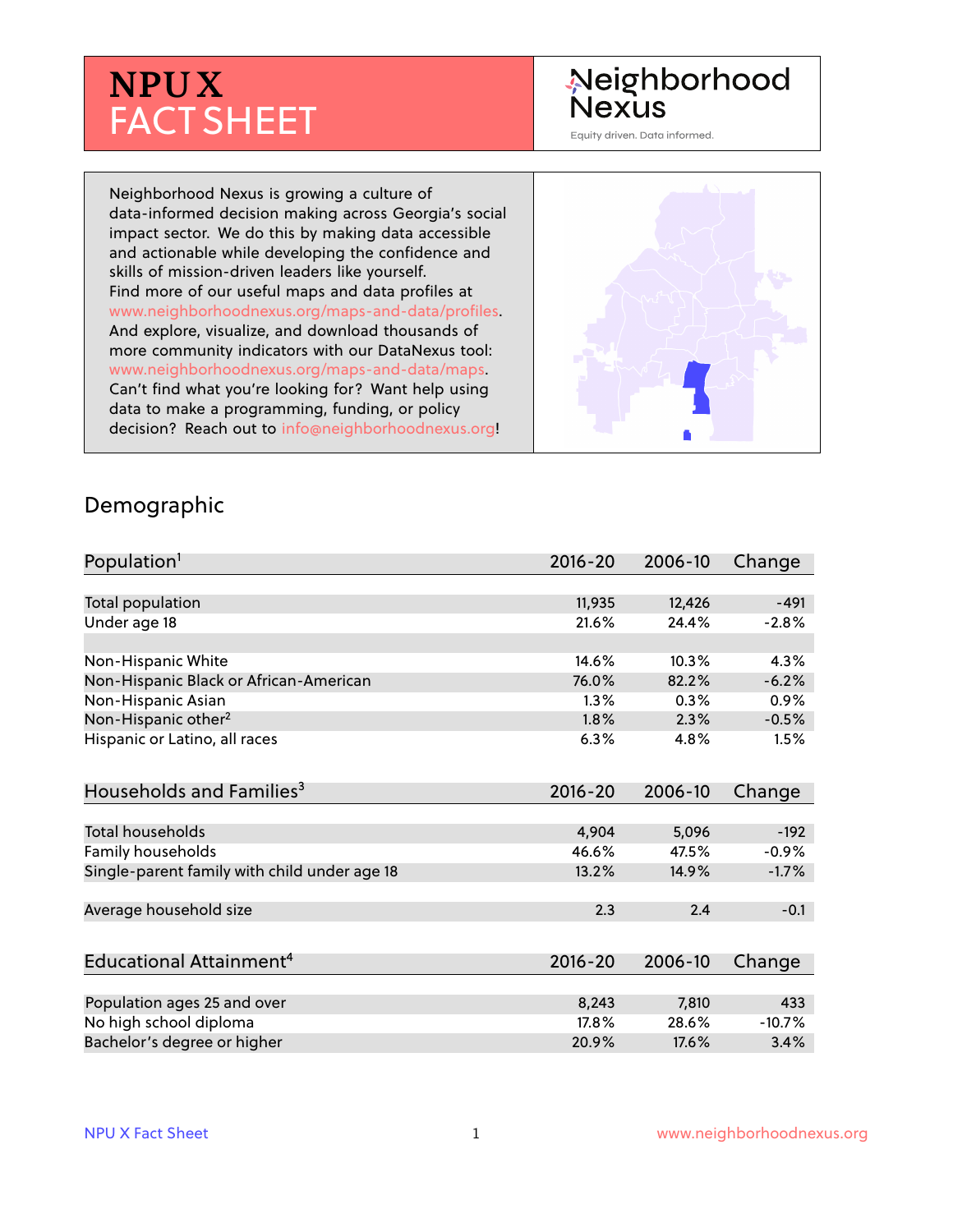## Change Measures, continued...

| Employment <sup>5</sup>                            | $2016 - 20$     | 2006-10  | Change   |
|----------------------------------------------------|-----------------|----------|----------|
|                                                    |                 |          |          |
| Total workers residing in NPU                      | 5,111           | 4,842    | 269      |
| Workers with earnings \$1250/month or less         | 24.5%           | 32.4%    | $-7.8%$  |
| Workers with earnings \$1251/month to \$3333/month | 43.8%           | 54.3%    | $-10.5%$ |
| Workers with earnings greater than \$3333/month    | 31.6%           | 13.3%    | 18.4%    |
|                                                    |                 |          |          |
| Total jobs located in NPU                          | 20,542          | 8,179    | 12,363   |
| Jobs with earnings \$1250/month or less            | 13.0%           | 23.8%    | $-10.8%$ |
| Jobs with earnings \$1251/month to \$3333/month    | 19.0%           | 46.0%    | $-27.0%$ |
| Jobs with earnings greater than \$3333/month       | 68.0%           | 30.2%    | 37.8%    |
|                                                    |                 |          |          |
| Jobs/workers ratio                                 | 4.0             | 1.7      | 2.3      |
|                                                    |                 |          |          |
| Income and Poverty <sup>6</sup>                    | 2016-20         | 2006-10  | Change   |
|                                                    |                 |          |          |
| Median household income                            | \$29,579        | \$24,032 | \$5,547  |
|                                                    |                 |          |          |
|                                                    |                 | 12,205   | $-729$   |
| Population for whom poverty status is determined   | 11,476<br>35.7% | 35.7%    | 0.0%     |
| Population below poverty                           |                 |          |          |
| Housing <sup>7</sup>                               | 2016-20         | 2006-10  | Change   |
|                                                    |                 |          |          |
| Total housing units                                | 6,195           | 6,377    | $-182$   |
| Occupied housing units                             | 79.2%           | 79.9%    | $-0.7%$  |
| Vacant housing units                               | 20.8%           | 20.1%    | 0.7%     |
|                                                    |                 |          |          |
| Occupied housing units                             | 4,904           | 5,096    | $-192$   |
| Owner occupied housing units                       | 41.0%           | 38.2%    | 2.8%     |
| Renter occupied housing units                      | 59.0%           | 61.8%    | $-2.8%$  |
|                                                    |                 |          |          |
| Access to a Vehicle <sup>8</sup>                   | $2016 - 20$     | 2006-10  | Change   |
|                                                    |                 |          |          |
|                                                    |                 |          |          |
| Occupied housing units                             | 4,904           | 5,096    | $-192$   |
| No vehicle available                               | 26.6%           | 35.3%    | $-8.7%$  |
|                                                    |                 |          |          |
| Crime Rates, per 10,000 Population <sup>9</sup>    | 2017-21         | 2012-16  | Change   |
|                                                    |                 |          |          |
| All Part I crimes                                  | 687.9           | 995.4    | $-307.5$ |
| Violent crime                                      | 127.4           | 206.7    | $-79.3$  |
| Murder                                             | 4.9             | 4.4      | 0.5      |
| Robbery                                            | 38.0            | 89.5     | $-51.5$  |
| Aggravated assault                                 | 84.5            | 112.8    | $-28.3$  |
| Property crime                                     | 560.6           | 788.7    | $-228.2$ |
| <b>Burglary</b>                                    | 94.5            | 195.8    | $-101.3$ |
| Larceny                                            | 357.1           | 385.1    | $-28.0$  |
| Vehicle theft                                      | 108.9           | 207.8    | $-98.9$  |
|                                                    |                 |          |          |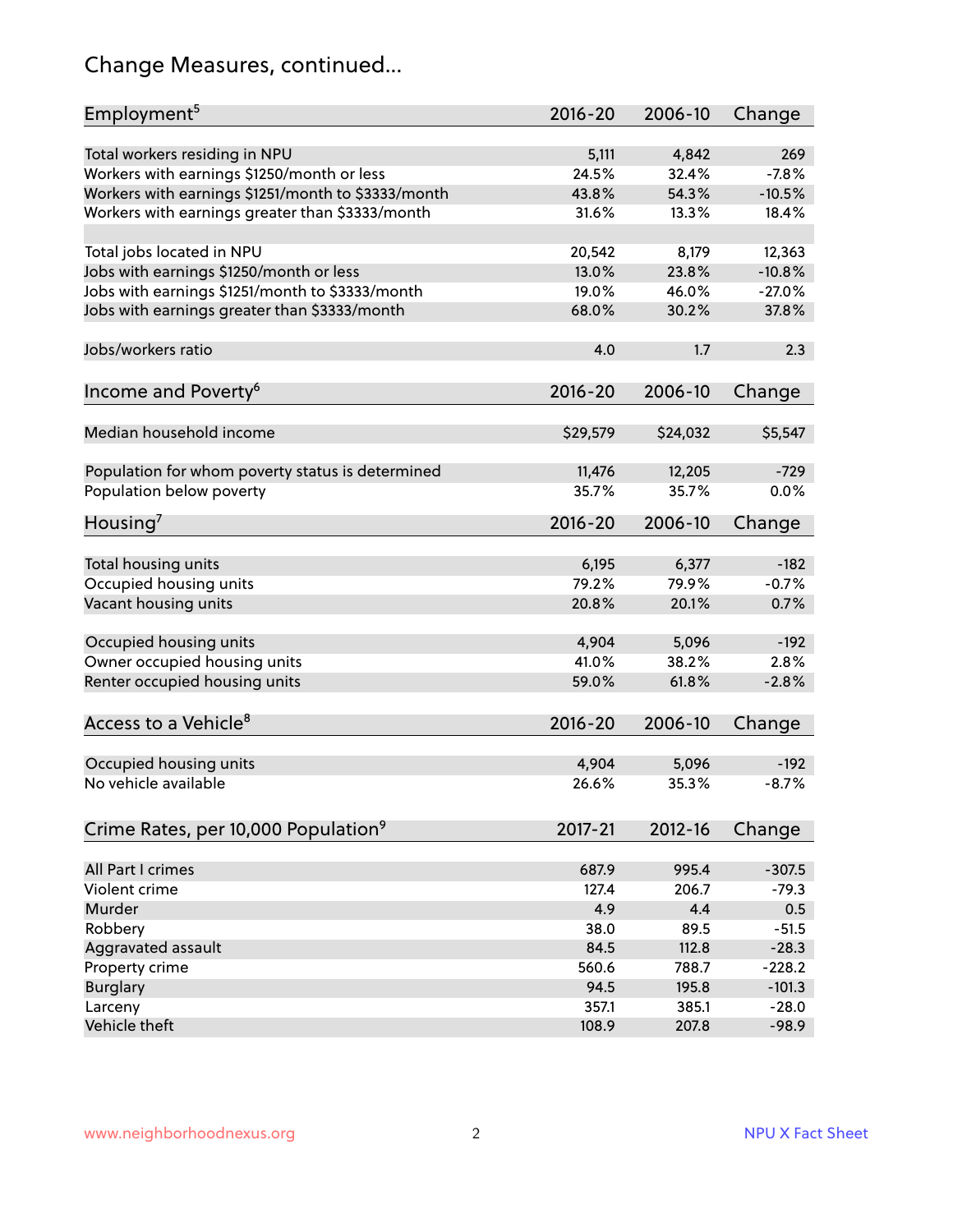## Current Data: Demographic

| Sex and Age, 2016-20 <sup>10</sup>                    | Estimate        | Margin of Error |
|-------------------------------------------------------|-----------------|-----------------|
| Total population                                      | 11,935          | ±1,241          |
| Male                                                  | 47.8%           | ±4.4%           |
| Female                                                | 52.2%           | $\pm 3.5\%$     |
| Under 5 years                                         | 8.9%            | $\pm 2.4\%$     |
| 5 to 9 years                                          | 5.6%            | $\pm 2.0\%$     |
| 10 to 14 years                                        | 4.3%            | ±1.4%           |
| 15 to 19 years                                        | 5.2%            | $\pm1.7\%$      |
| 20 to 24 years                                        | 6.9%            | $\pm 2.0\%$     |
| 25 to 34 years                                        | 16.5%           | ±2.4%           |
| 35 to 44 years                                        | 11.7%           | $\pm 2.1\%$     |
| 45 to 54 years                                        | 10.8%           | $\pm 2.0\%$     |
| 55 to 59 years                                        | 8.4%            | ±3.4%           |
| 60 to 64 years                                        | 5.6%            | $\pm 1.2\%$     |
| 65 to 74 years                                        | 9.5%            | $\pm1.5\%$      |
| 75 to 84 years                                        | 4.7%            | $\pm 2.1\%$     |
| 85 years and over                                     | 1.8%            | $\pm$ 0.8%      |
| Median age (years)                                    | 37.0            | ±1.0            |
| Race and Ethnicity, 2016-20 <sup>11</sup>             | Estimate        | Margin of Error |
| <b>Total population</b>                               | 11,935          | ±1,241          |
| Hispanic or Latino (of any race)                      | 6.3%            | $\pm 3.6\%$     |
| Not Hispanic or Latino                                | 93.7%           | ±13.4%          |
| White alone                                           | 14.6%           | $\pm 3.0\%$     |
| Black or African American alone                       | 76.0%           | $\pm 4.1\%$     |
| American Indian and Alaska Native alone               | 0.0%            | $\pm$ 0.2%      |
| Asian alone                                           | 1.3%            | $\pm 1.1\%$     |
| Native Hawaiian and other Pacific Islander alone      | 0.0%            | $\pm$ 0.2%      |
| Some other race alone                                 | 0.2%            | $\pm$ 0.4%      |
| Two or more races                                     | 1.6%            | $\pm$ 0.8%      |
| U.S. Citizenship Status, 2016-20 <sup>12</sup>        | Estimate        | Margin of Error |
| Foreign-born population                               | 373             | $\pm 171$       |
| Naturalized U.S. citizen                              | 60.1%           | $\pm$ 17.5%     |
| Not a U.S. citizen                                    | 39.9%           | $\pm 20.8\%$    |
| Citizen, Voting Age Population, 2016-20 <sup>13</sup> | <b>Estimate</b> | Margin of Error |
| Citizen, 18 and over population                       | 9,208           | $\pm$ 874       |
| Male                                                  | 49.3%           | ±5.8%           |
| Female                                                | 50.7%           | $\pm$ 3.3%      |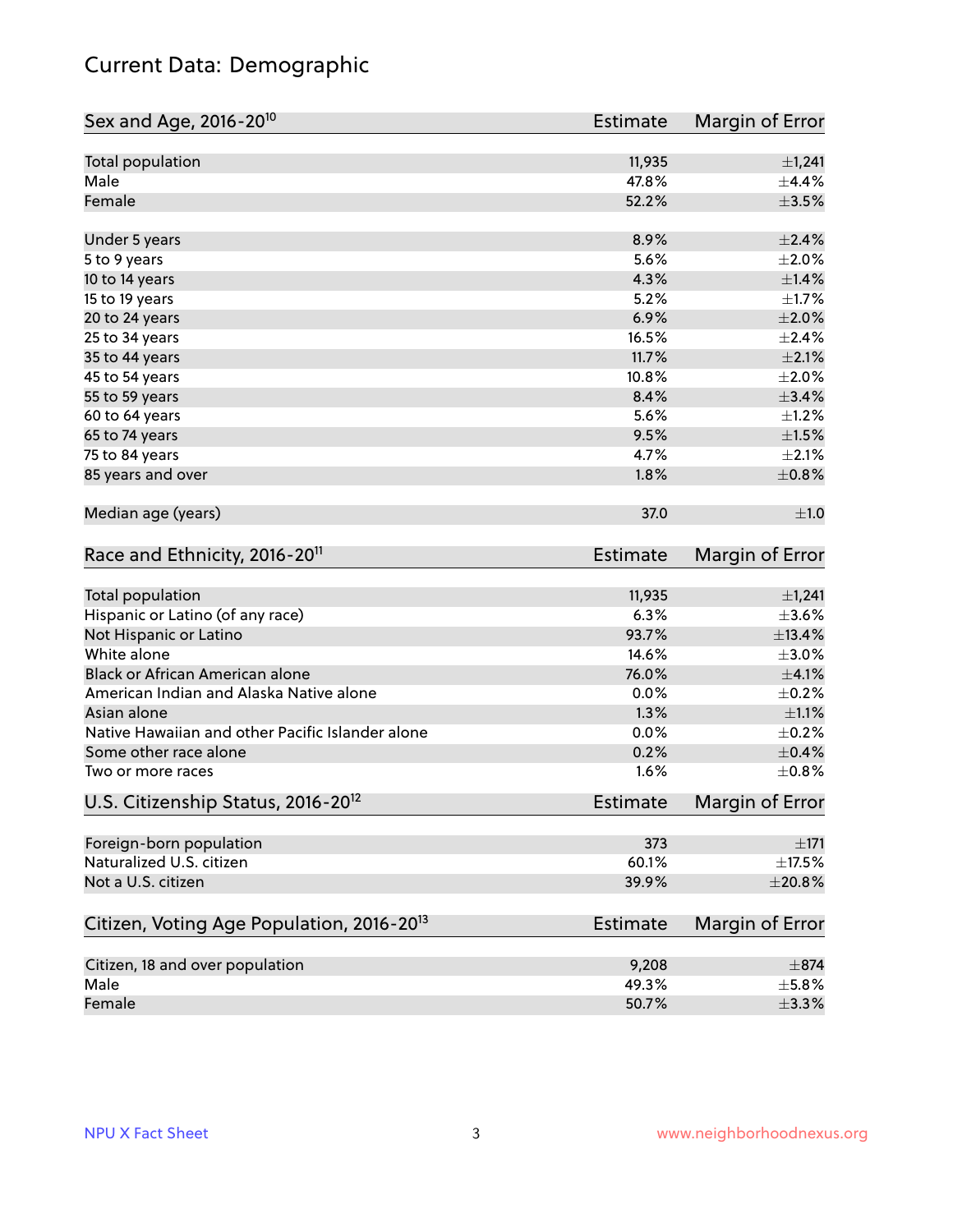#### Current Data: Economic

| Income, 2016-20 <sup>14</sup>                                     | <b>Estimate</b> | Margin of Error |
|-------------------------------------------------------------------|-----------------|-----------------|
| All households                                                    | 4,904           | $\pm 508$       |
| Less than \$10,000                                                | 16.5%           | $\pm$ 4.2%      |
| \$10,000 to \$14,999                                              | 9.3%            | $\pm 2.7\%$     |
| \$15,000 to \$24,999                                              | 17.2%           | $\pm$ 5.0%      |
|                                                                   | 12.3%           |                 |
| \$25,000 to \$34,999                                              |                 | $\pm$ 4.7%      |
| \$35,000 to \$49,999                                              | 11.3%           | $\pm$ 3.8%      |
| \$50,000 to \$74,999                                              | 9.4%            | $\pm 2.8\%$     |
| \$75,000 to \$99,999                                              | 10.2%           | $\pm$ 3.1%      |
| \$100,000 to \$149,999                                            | 6.5%            | ±2.0%           |
| \$150,000 to \$199,999                                            | 1.8%            | $\pm 1.0\%$     |
| \$200,000 or more                                                 | 5.4%            | $\pm$ 6.1%      |
| Median household income (dollars)                                 | \$29,579        | $\pm 2,305$     |
| Mean household income (dollars)                                   | \$56,888        | ±16,230         |
| Households with earnings                                          | 67.2%           | $\pm$ 5.0%      |
| Mean earnings (dollars)                                           | \$69,623        | ±23,914         |
| Households with Social Security                                   | 33.9%           | $\pm$ 5.8%      |
| Mean Social Security income (dollars)                             | \$12,351        | $\pm$ 956       |
| Households with retirement income                                 | 15.9%           | $\pm$ 4.0%      |
| Mean retirement income (dollars)                                  | \$18,536        | ±3,332          |
| Households with Supplemental Security Income                      | 12.6%           | $\pm 3.0\%$     |
| Mean Supplemental Security Income (dollars)                       | \$9,362         | ±1,130          |
| Households with cash public assistance income                     | 7.1%            | $\pm$ 4.0%      |
| Mean cash public assistance income (dollars)                      | \$2,320         | $\pm 708$       |
| Households with Food Stamp/SNAP benefits in the past 12<br>months | 34.6%           | ±6.3%           |
| Family households                                                 | 2,287           | $\pm$ 297       |
| Less than \$10,000                                                | 13.8%           | $\pm$ 5.2%      |
| \$10,000 to \$14,999                                              | 7.4%            | ±3.3%           |
| \$15,000 to \$24,999                                              | 10.8%           | $\pm$ 4.6%      |
| \$25,000 to \$34,999                                              | 14.0%           | $\pm$ 5.7%      |
| \$35,000 to \$49,999                                              | 17.7%           | $\pm$ 7.7%      |
| \$50,000 to \$74,999                                              | 11.5%           | $\pm$ 4.6%      |
| \$75,000 to \$99,999                                              | 13.6%           | $\pm$ 5.2%      |
| \$100,000 to \$149,999                                            | 7.2%            | $\pm$ 3.2%      |
| \$150,000 to \$199,999                                            | 1.7%            | $\pm 1.7\%$     |
| \$200,000 or more                                                 | 2.2%            | $\pm 2.3\%$     |
| Median family income (dollars)                                    | \$38,618        | ±3,866          |
| Mean family income (dollars)                                      | \$52,144        | ±7,404          |
|                                                                   |                 |                 |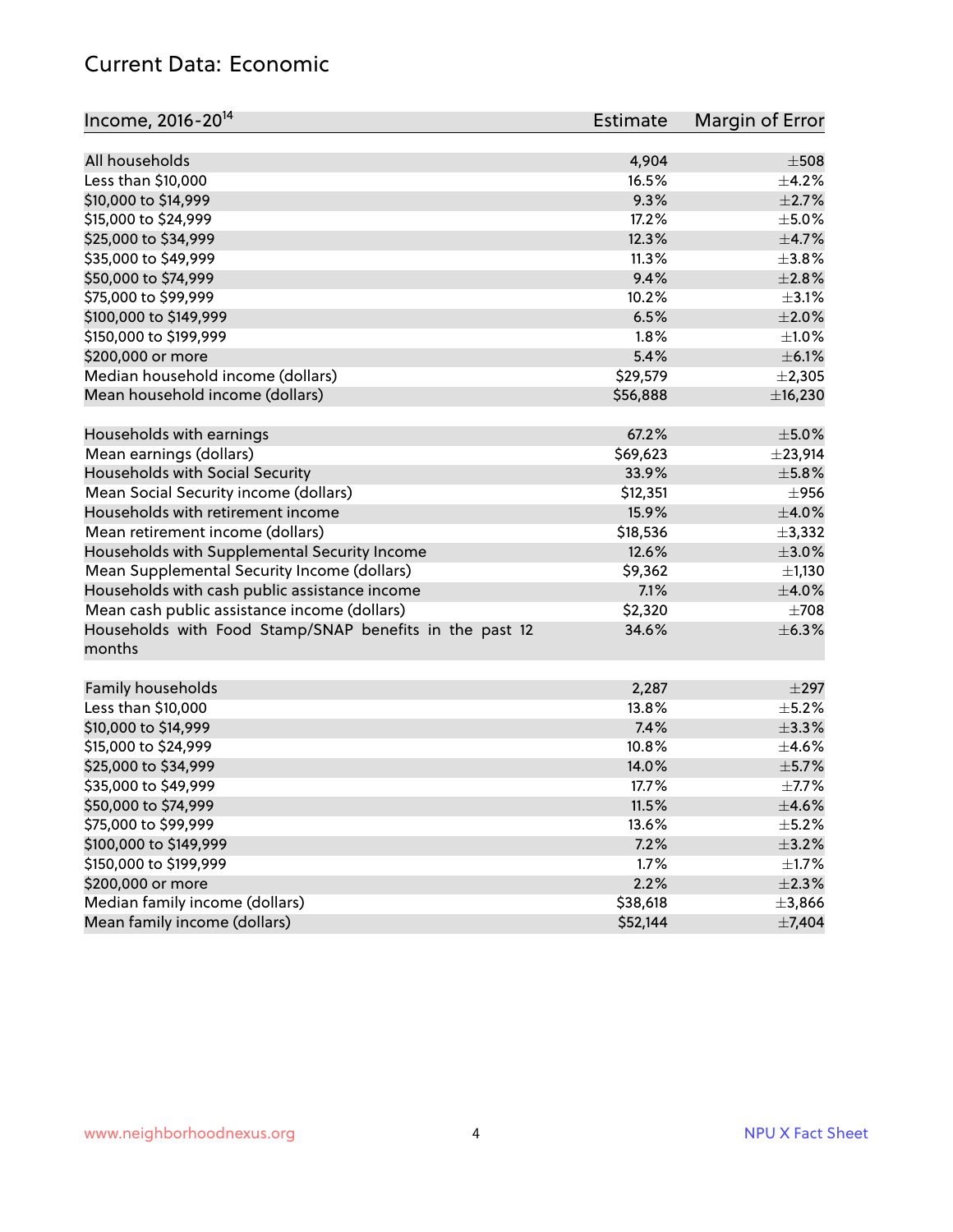## Current Data: Economic, continued...

| Income, 2016-20, continued <sup>15</sup>                              | Estimate | Margin of Error        |
|-----------------------------------------------------------------------|----------|------------------------|
|                                                                       |          |                        |
| Nonfamily households                                                  | 2,617    | $\pm 466$              |
| Median nonfamily income (dollars)                                     | \$23,370 | ±2,391                 |
| Mean nonfamily income (dollars)                                       | \$58,876 | $±$ 29,622             |
| Median earnings for workers (dollars)                                 | \$25,653 | ±1,886                 |
| Median earnings for male full-time, year-round workers                | \$42,052 | $\pm 2,888$            |
| (dollars)                                                             |          |                        |
| Median earnings for female full-time, year-round workers<br>(dollars) | \$32,783 | $\pm$ 1,872            |
| Per capita income (dollars)                                           | \$25,114 | ±6,606                 |
|                                                                       |          |                        |
| Families Below Poverty Level, 2016-20 <sup>16</sup>                   | Estimate | <b>Margin of Error</b> |
|                                                                       |          |                        |
| <b>All Families</b>                                                   | 2,287    | $\pm$ 297              |
| Percent below poverty                                                 | 29.0%    | $\pm$ 6.4%             |
| Families with related children under 18 years                         | 1,095    | $\pm 239$              |
| Percent below poverty                                                 | 46.6%    | ±10.4%                 |
| Families with related children under 5 years only                     | 235      | $\pm 120$              |
| Percent below poverty                                                 | 36.8%    | ±28.0%                 |
| Married couple families                                               | 783      | $\pm$ 194              |
| Percent below poverty                                                 | 18.9%    | $\pm$ 10.0%            |
| Married couple families with related children under 18 years          | 204      | ±98                    |
| Percent below poverty                                                 | 49.0%    | ±30.0%                 |
| Married couple families with related children under 5 years           | 55       | $\pm$ 55               |
| Percent below poverty                                                 | 0.0%     | ±51.1%                 |
| Families with female householder, no spouse present                   | 1,179    | $\pm 238$              |
| Percent below poverty                                                 | 34.5%    | $\pm$ 8.7%             |
| Families with female householder, no spouse present with              | 721      | $\pm$ 190              |
| related children under 18 years                                       |          |                        |
| Percent below poverty                                                 | 45.5%    | ±12.0%                 |
| Families with female householder, no spouse present with              | 134      | $\pm$ 85               |
| related children under 5 years                                        |          |                        |
| Percent below poverty                                                 | 36.6%    | ±29.5%                 |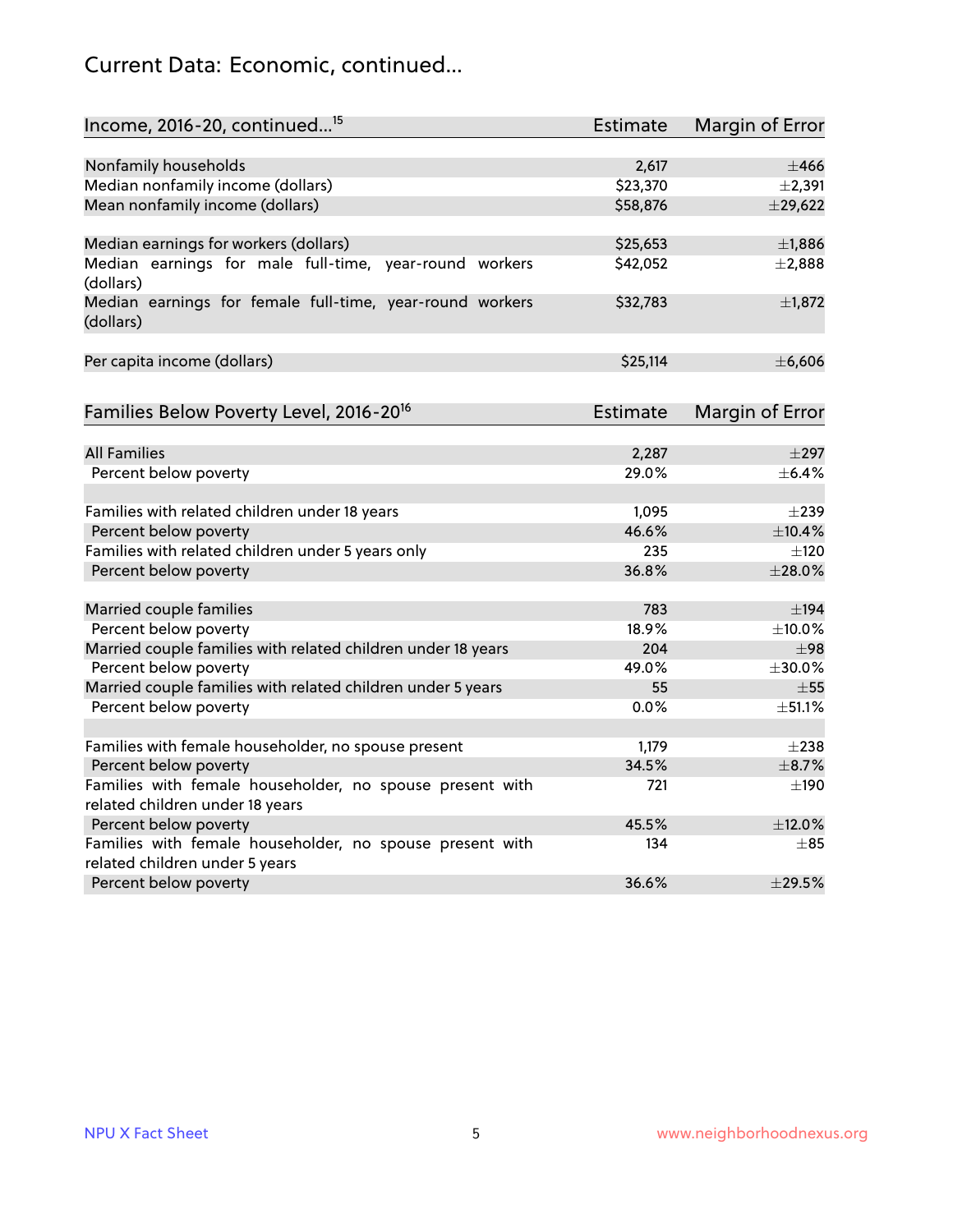#### Current Data: Economic, continued...

| People Below Poverty Level, 2016-20 <sup>17</sup> | <b>Estimate</b> | Margin of Error |
|---------------------------------------------------|-----------------|-----------------|
|                                                   |                 |                 |
| Total population                                  | 11,476          | $\pm$ 1,213     |
| Percent below poverty                             | 35.7%           | $\pm$ 7.1%      |
| Population under 18 years                         | 2,500           | $\pm$ 476       |
| Percent below poverty                             | 56.1%           | ±11.4%          |
| Population 18 years and over                      | 8,976           | $\pm$ 819       |
| Percent below poverty                             | 30.0%           | $+4.4%$         |
| Population 18 to 64 years                         | 7,257           | $\pm 745$       |
| Percent below poverty                             | 31.5%           | $\pm$ 5.2%      |
| Population 65 years and over                      | 1,719           | $\pm$ 341       |
| Percent below poverty                             | 23.8%           | $+6.2%$         |

| Poverty by Race/Ethnicity, 2016-20 <sup>18</sup> | <b>Estimate</b> | Margin of Error |
|--------------------------------------------------|-----------------|-----------------|
|                                                  |                 |                 |
| Non-Hispanic White population                    | 1,635           | $\pm$ 399       |
| Percent below poverty                            | 15.8%           | $\pm$ 6.4%      |
| <b>Black population</b>                          | 8,853           | $\pm$ 1,044     |
| Percent below poverty                            | 41.1%           | $\pm$ 8.3%      |
| Asian population                                 | 139             | $\pm$ 127       |
| Percent below poverty                            | 57.0%           | $\pm$ 38.0%     |
| Hispanic or Latino population                    | 737             | ±441            |
| Percent below poverty                            | 14.1%           | $\pm 22.6\%$    |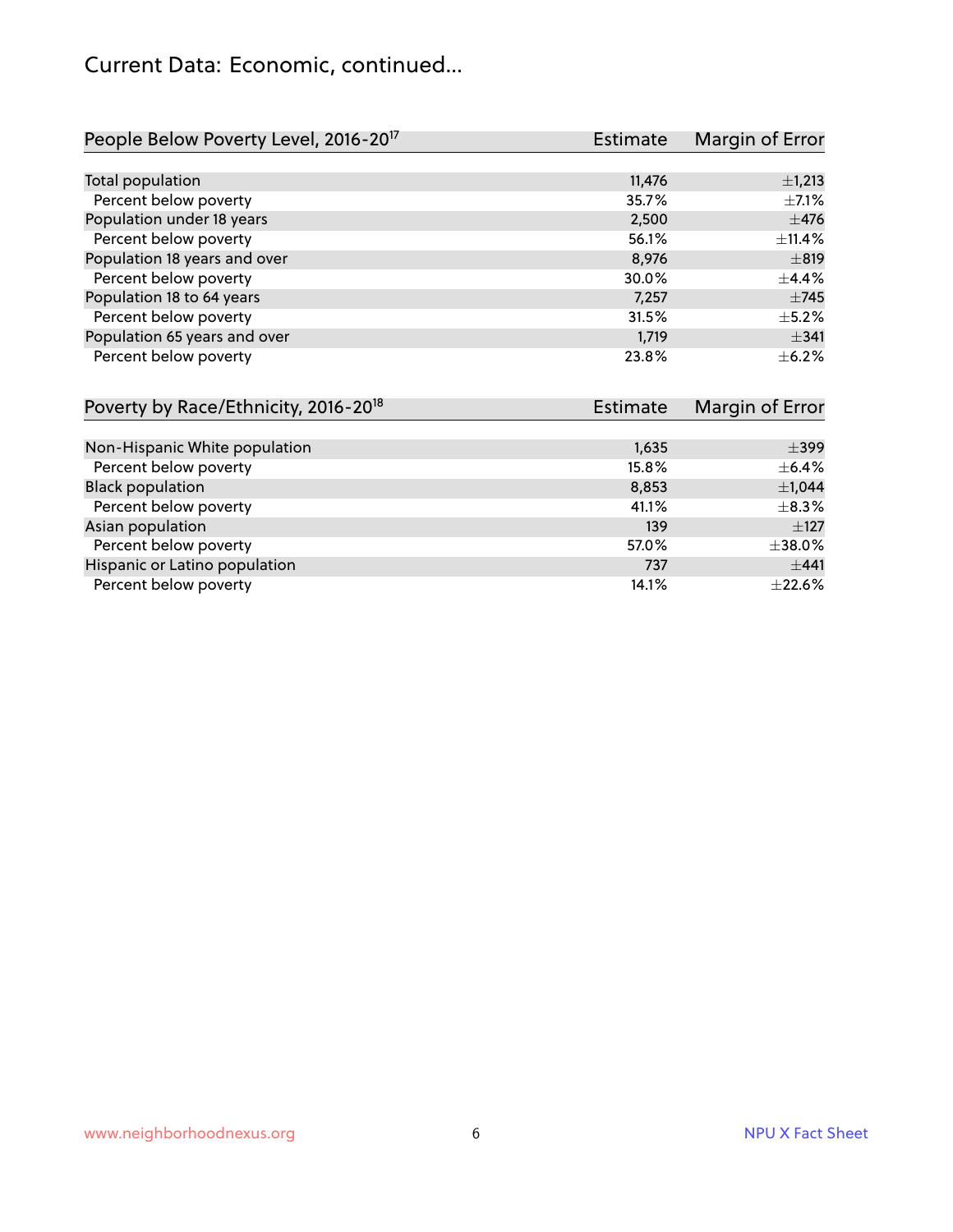## Current Data: Employment

| Employment Status, 2016-20 <sup>19</sup>                      | <b>Estimate</b> | Margin of Error |
|---------------------------------------------------------------|-----------------|-----------------|
|                                                               |                 |                 |
| Population 16 years and over                                  | 9,517           | ±961            |
| In labor force                                                | 55.4%           | $\pm$ 3.2%      |
| Civilian labor force                                          | 55.4%           | $\pm$ 3.2%      |
| Employed                                                      | 50.8%           | $\pm 3.6\%$     |
| Unemployed                                                    | 4.7%            | $\pm 2.2\%$     |
| <b>Armed Forces</b>                                           | 0.0%            | $\pm 1.3\%$     |
| Not in labor force                                            | 44.6%           | ±3.8%           |
| Civilian labor force                                          |                 |                 |
|                                                               | 5,277           | $\pm 614$       |
| <b>Unemployment Rate</b>                                      | 8.4%            | $\pm 4.0\%$     |
| Females 16 years and over                                     | 4,838           | $\pm$ 558       |
| In labor force                                                | 55.9%           | ±4.3%           |
| Civilian labor force                                          | 55.9%           | ±4.3%           |
| Employed                                                      | 50.4%           | $\pm$ 4.7%      |
|                                                               |                 |                 |
| Own children of the householder under 6 years                 | 1,085           | ±342            |
| All parents in family in labor force                          | 80.3%           | ±18.9%          |
|                                                               |                 |                 |
| Own children of the householder 6 to 17 years                 | 1,263           | $\pm$ 343       |
| All parents in family in labor force                          | 81.5%           | $\pm$ 9.7%      |
|                                                               |                 |                 |
| Industry, 2016-20 <sup>20</sup>                               | Estimate        | Margin of Error |
|                                                               |                 |                 |
| Civilian employed population 16 years and over                | 4,832           | $\pm$ 596       |
| Agriculture, forestry, fishing and hunting, and mining        | 1.0%            | $\pm$ 1.2%      |
| Construction                                                  | 6.7%            | $\pm 4.0\%$     |
| Manufacturing                                                 | 6.2%            | $\pm 2.9\%$     |
| Wholesale trade                                               | 2.8%            | $\pm 1.5\%$     |
| Retail trade                                                  | 12.2%           | ±4.3%           |
| Transportation and warehousing, and utilities                 | 7.2%            | $\pm 2.9\%$     |
| Information                                                   | 5.8%            | $\pm$ 6.1%      |
| Finance and insurance, and real estate and rental and leasing | 4.6%            | ±1.7%           |
| Professional, scientific, and management, and administrative  | 11.6%           | $\pm$ 3.2%      |
| and waste management services                                 |                 |                 |
| Educational services, and health care and social assistance   | 16.3%           | ±3.4%           |
| Arts, entertainment, and recreation, and accommodation and    | 13.2%           | $\pm$ 3.9%      |
| food services                                                 |                 |                 |
| Other services, except public administration                  | 6.2%            | $\pm 2.4\%$     |
| Public administration                                         | 6.3%            | $\pm$ 2.4%      |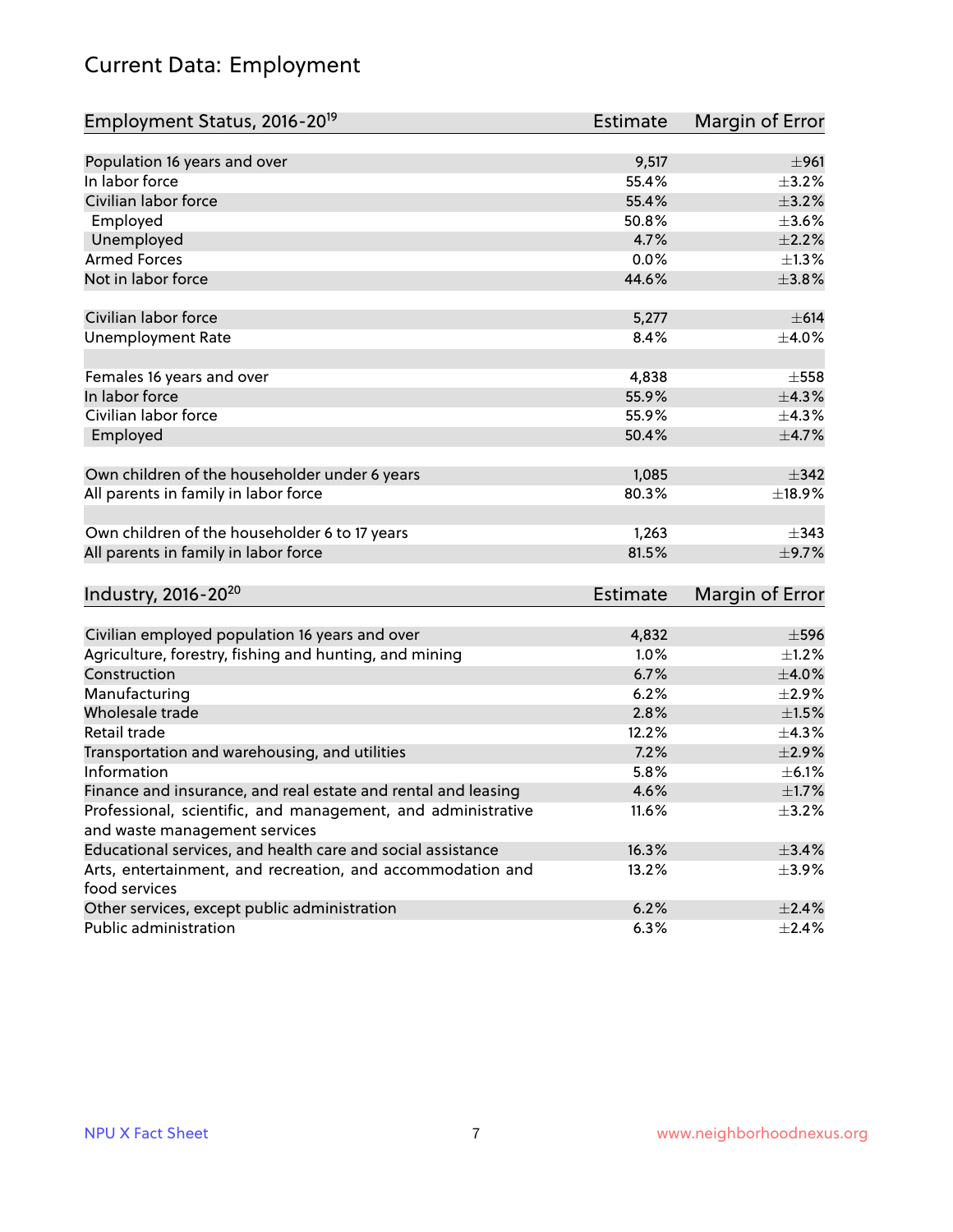## Current Data: Employment, continued...

| Occupation, 2016-20 <sup>21</sup>                            | <b>Estimate</b> | Margin of Error |
|--------------------------------------------------------------|-----------------|-----------------|
| Civilian employed population 16 years and over               | 4,832           | $\pm$ 596       |
| Management, business, science, and arts occupations          | 32.2%           | $\pm$ 6.7%      |
| Service occupations                                          | 24.7%           | $\pm$ 4.7%      |
| Sales and office occupations                                 | 18.2%           | $\pm 3.5\%$     |
| Natural resources, construction, and maintenance occupations | 7.8%            | $\pm 4.1\%$     |
| Production, transportation, and material moving occupations  | 17.2%           | $\pm 4.5\%$     |
| Class of Worker, 2016-20 <sup>22</sup>                       | Estimate        | Margin of Error |
| Civilian employed population 16 years and over               | 4,832           | $\pm$ 596       |
| Private wage and salary workers                              | 77.9%           | $\pm$ 5.8%      |
| Government workers                                           | 15.8%           | $\pm$ 4.4%      |
| Self-employed in own not incorporated business workers       | 4.8%            | $\pm1.6\%$      |
| Unpaid family workers                                        | 1.6%            | $\pm 2.6\%$     |
| Job Flows, 2019 <sup>23</sup>                                |                 | 2019            |
| Total Jobs in NPU                                            |                 | 20,542          |
| Held by residents of NPU                                     |                 | 0.5%            |
| Held by non-residents of NPU                                 |                 | 99.5%           |
|                                                              |                 |                 |
| Jobs by Industry Sector, 2019 <sup>24</sup>                  |                 | 2019            |
| Total Jobs in NPU                                            |                 | 20,542          |
| <b>Goods Producing sectors</b>                               |                 | 3.4%            |
| Trade, Transportation, and Utilities sectors                 |                 | 9.0%            |
| All Other Services sectors                                   |                 | 87.6%           |
| Total Jobs in NPU held by NPU residents                      |                 | 101             |
| <b>Goods Producing sectors</b>                               |                 | 6.9%            |
| Trade, Transportation, and Utilities sectors                 |                 | 17.8%           |
| All Other Services sectors                                   |                 | 75.2%           |
| Jobs by Earnings, 2019 <sup>25</sup>                         |                 | 2019            |
| Total Jobs in NPU                                            |                 | 20,542          |
| Jobs with earnings \$1250/month or less                      |                 | 13.0%           |
| Jobs with earnings \$1251/month to \$3333/month              |                 | 19.0%           |
| Jobs with earnings greater than \$3333/month                 |                 | 68.0%           |
|                                                              |                 |                 |
| Total Jobs in NPU held by NPU residents                      |                 | 101             |
| Jobs with earnings \$1250/month or less                      |                 | 38.6%           |
| Jobs with earnings \$1251/month to \$3333/month              |                 | 32.7%           |
| Jobs with earnings greater than \$3333/month                 |                 | 28.7%           |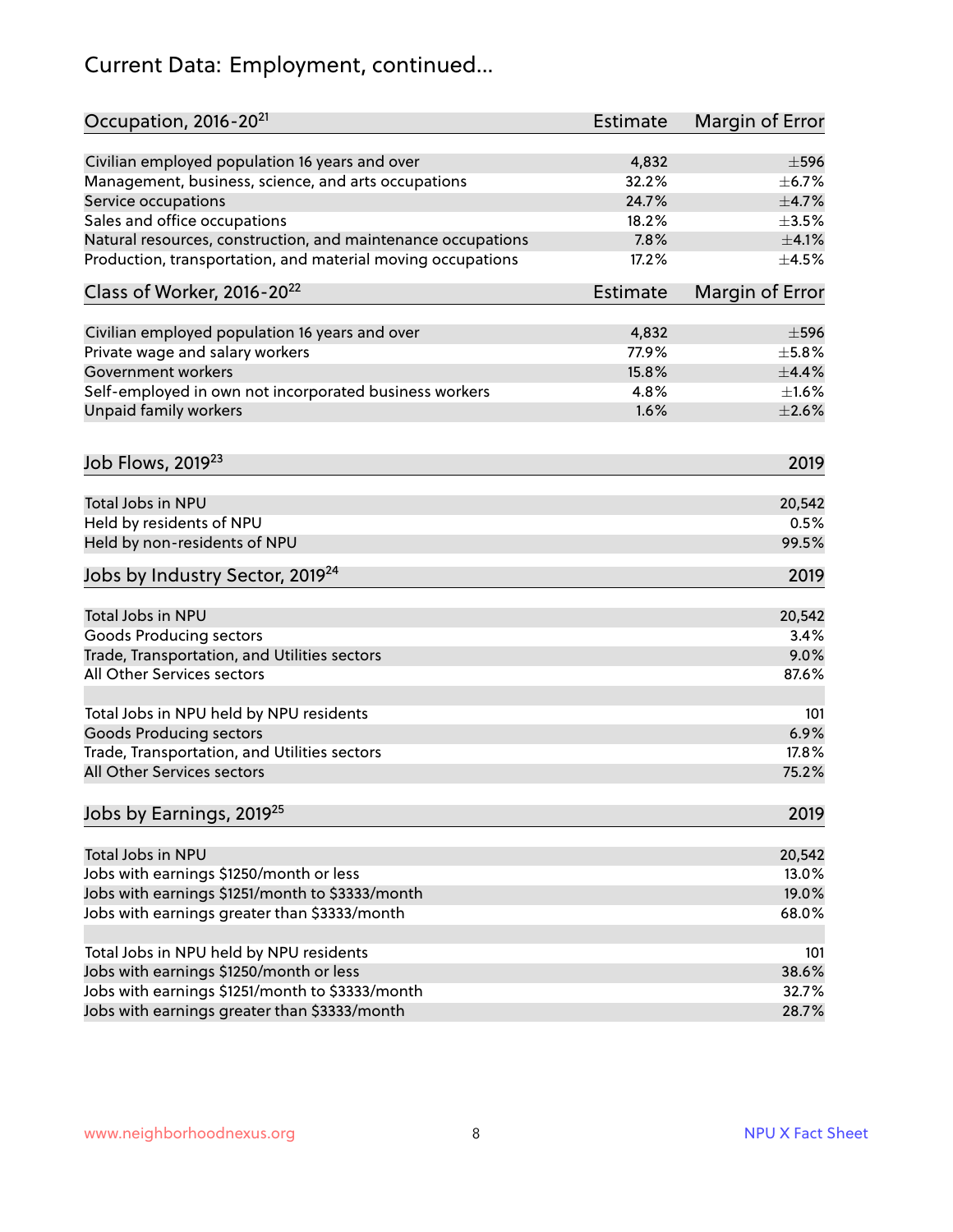## Current Data: Employment, continued...

| Jobs by Age of Worker, 2019 <sup>26</sup> | 2019   |
|-------------------------------------------|--------|
|                                           |        |
| Total Jobs in NPU                         | 20,542 |
| Jobs with workers age 29 or younger       | 12.1%  |
| Jobs with workers age 30 to 54            | 56.3%  |
| Jobs with workers age 55 or older         | 31.6%  |
|                                           |        |
| Total Jobs in NPU held by NPU residents   | 101    |
| Jobs with workers age 29 or younger       | 18.8%  |
| Jobs with workers age 30 to 54            | 57.4%  |
| Jobs with workers age 55 or older         | 23.8%  |

#### Current Data: Education

| School Enrollment, 2016-20 <sup>27</sup>       | Estimate | Margin of Error |
|------------------------------------------------|----------|-----------------|
|                                                |          |                 |
| Population 3 years and over enrolled in school | 2,644    | $+547$          |
| Nursery school, preschool                      | 8.8%     | $\pm$ 4.6%      |
| Kindergarten                                   | 4.1%     | $+3.3%$         |
| Elementary school (grades 1-8)                 | 37.4%    | $\pm$ 7.3%      |
| High school (grades 9-12)                      | 25.2%    | $\pm$ 6.2%      |
| College or graduate school                     | 24.6%    | $\pm$ 4.6%      |

| Educational Attainment, 2016-20 <sup>28</sup> | <b>Estimate</b> | Margin of Error |
|-----------------------------------------------|-----------------|-----------------|
|                                               |                 |                 |
| Population 25 years and over                  | 8,243           | $\pm$ 797       |
| Less than 9th grade                           | 6.1%            | $\pm 2.5\%$     |
| 9th to 12th grade, no diploma                 | 11.7%           | $\pm 2.4\%$     |
| High school graduate (includes equivalency)   | 32.9%           | $\pm$ 5.9%      |
| Some college, no degree                       | 19.8%           | $\pm$ 3.3%      |
| Associate's degree                            | 8.5%            | $\pm 2.5\%$     |
| Bachelor's degree                             | 13.8%           | $\pm 2.2\%$     |
| Graduate or professional degree               | 7.1%            | $\pm 1.8\%$     |
|                                               |                 |                 |
| Percent high school graduate or higher        | 82.2%           | $\pm 3.6\%$     |
| Percent bachelor's degree or higher           | 20.9%           | $\pm 2.5\%$     |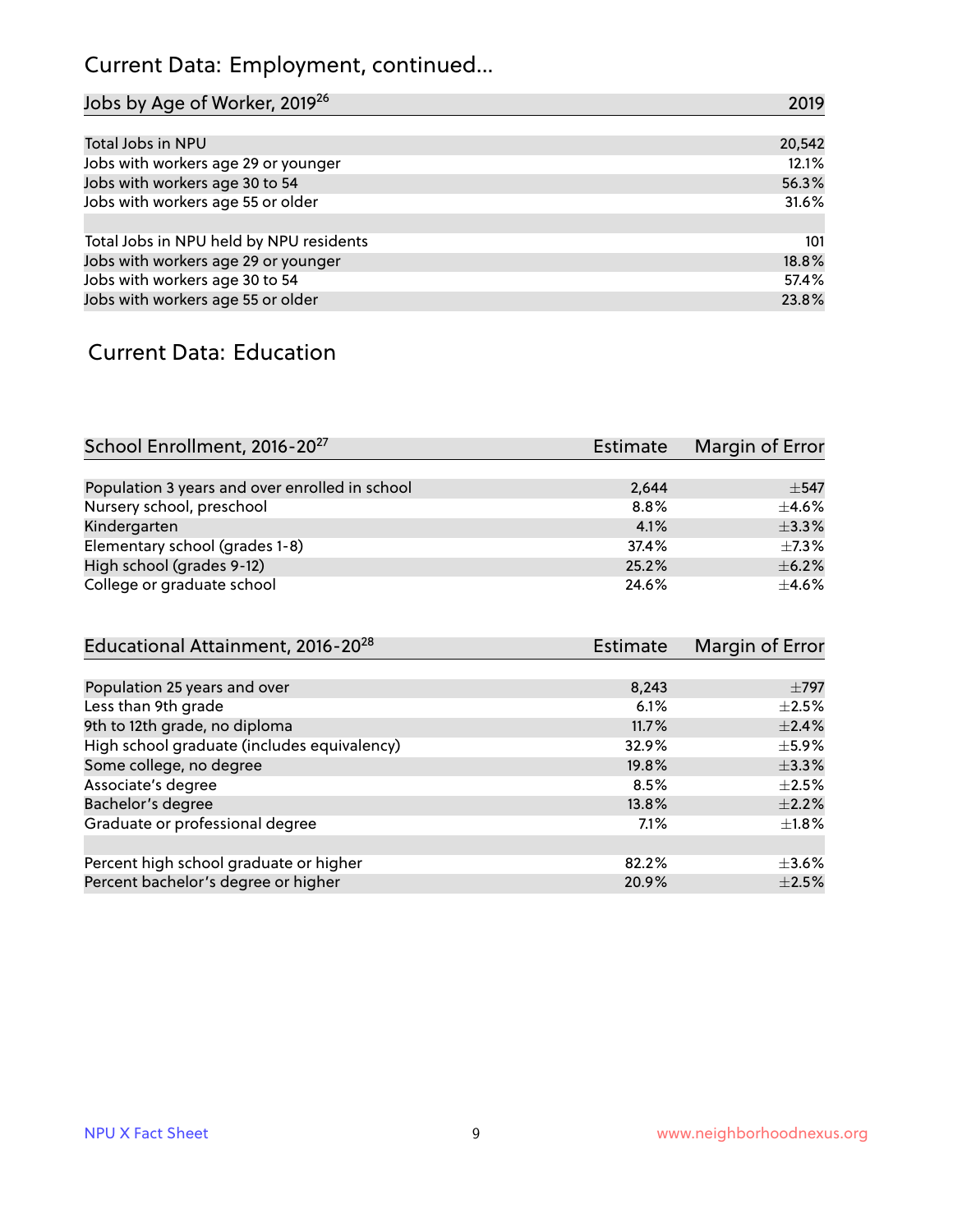#### Current Data: Housing

| Households by Type, 2016-20 <sup>29</sup>            | <b>Estimate</b> | Margin of Error |
|------------------------------------------------------|-----------------|-----------------|
|                                                      |                 |                 |
| Total households                                     | 4,904           | $\pm$ 508       |
| Family households (families)                         | 46.6%           | $\pm$ 3.7%      |
| With own children under 18 years                     | 18.4%           | $\pm$ 3.7%      |
| Married-couple family                                | 16.0%           | $\pm$ 3.5%      |
| With own children of the householder under 18 years  | 4.0%            | ±1.9%           |
| Male householder, no spouse present, family          | 6.6%            | $\pm 2.5\%$     |
| With own children of the householder under 18 years  | 2.2%            | $\pm1.4\%$      |
| Female householder, no spouse present, family        | 24.0%           | $\pm 3.5\%$     |
| With own children of the householder under 18 years  | 12.3%           | $\pm$ 3.1%      |
| Nonfamily households                                 | 53.4%           | $\pm$ 7.7%      |
| Householder living alone                             | 45.5%           | $\pm$ 7.7%      |
| 65 years and over                                    | 18.2%           | $\pm$ 5.0%      |
|                                                      |                 |                 |
| Households with one or more people under 18 years    | 22.3%           | ±3.4%           |
| Households with one or more people 65 years and over | 29.9%           | $\pm$ 5.2%      |
| Average household size                               | 2.31            | $\pm 0.07$      |
| Average family size                                  | 3.42            | $\pm$ 0.26      |
|                                                      |                 |                 |
| Housing Occupancy, 2016-20 <sup>30</sup>             | <b>Estimate</b> | Margin of Error |
| Total housing units                                  | 6,195           | $\pm 455$       |
| Occupied housing units                               | 79.2%           | $\pm$ 5.8%      |
| Vacant housing units                                 | 20.8%           | $\pm$ 3.4%      |
|                                                      |                 |                 |
| Homeowner vacancy rate                               | 3.6             | $\pm$ 3.0       |
| Rental vacancy rate                                  | 13.1            | $+4.4$          |
| Units in Structure, 2016-20 <sup>31</sup>            | Estimate        | Margin of Error |
|                                                      |                 |                 |
| Total housing units                                  | 6,195           | $\pm 455$       |
| 1-unit, detached                                     | 60.4%           | $\pm$ 4.3%      |
| 1-unit, attached                                     | 1.4%            | $\pm1.0\%$      |
| 2 units                                              | 4.0%            | $\pm 2.0\%$     |
| 3 or 4 units                                         | 4.9%            | $\pm 2.7\%$     |
| 5 to 9 units                                         | 8.1%            | $\pm 2.5\%$     |
| 10 to 19 units                                       | 3.9%            | ±1.6%           |
| 20 or more units                                     | 14.6%           | $\pm 3.5\%$     |
| Mobile home                                          | 2.7%            | $\pm 2.0\%$     |
| Boat, RV, van, etc.                                  | $0.0\%$         | $\pm$ 0.5%      |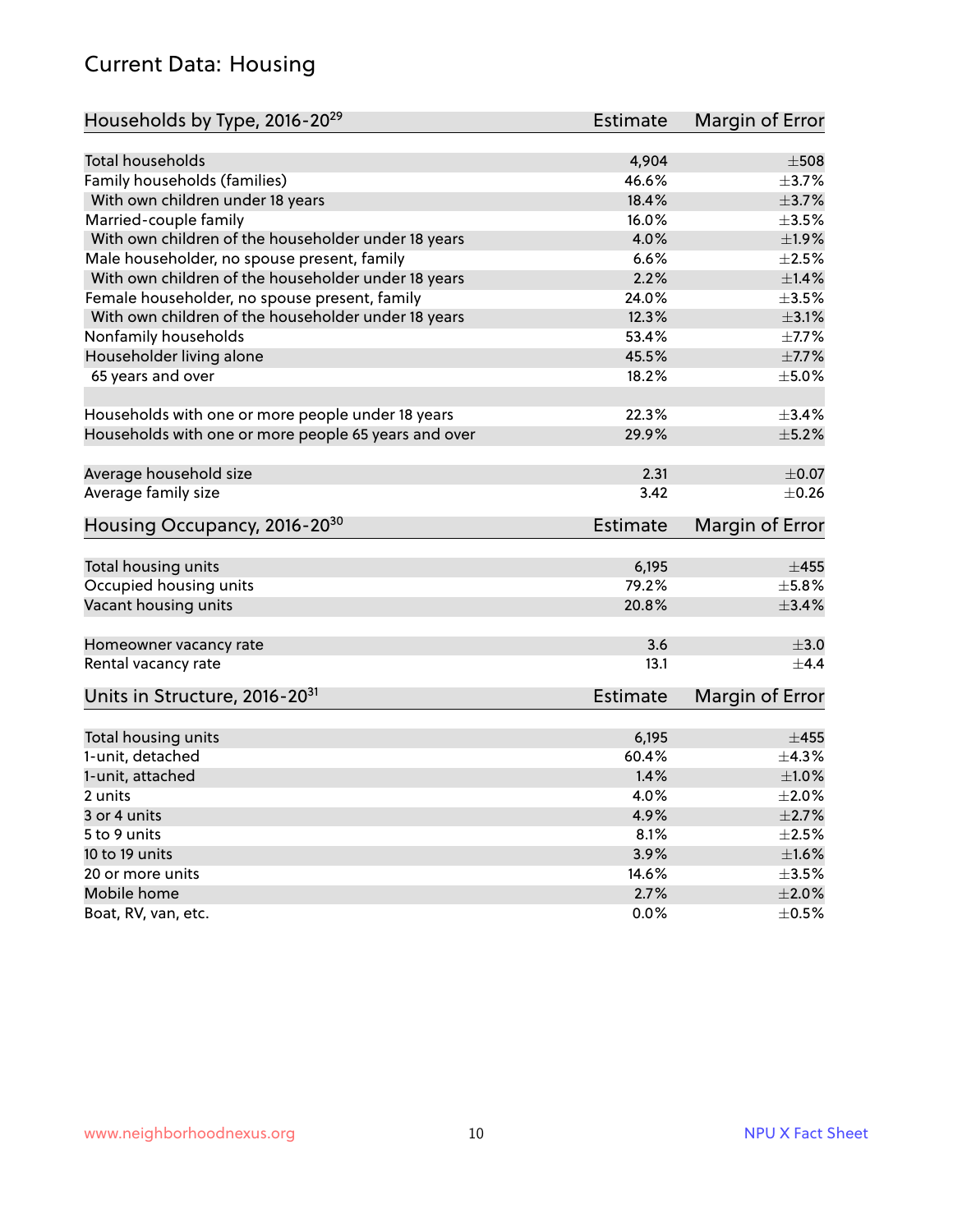#### Current Data: Housing, continued...

| Year Structure Built, 2016-20 <sup>32</sup>    | <b>Estimate</b> | Margin of Error |
|------------------------------------------------|-----------------|-----------------|
| Total housing units                            | 6,195           | $\pm 455$       |
| Built 2014 or later                            | 1.0%            | $\pm$ 0.9%      |
| Built 2010 to 2013                             | 2.5%            | $\pm 1.8\%$     |
| Built 2000 to 2009                             | 8.0%            | $\pm 2.2\%$     |
| Built 1990 to 1999                             | 3.6%            | $\pm 2.4\%$     |
| Built 1980 to 1989                             | 3.8%            | ±1.9%           |
| Built 1970 to 1979                             | 13.2%           | $\pm 4.1\%$     |
| Built 1960 to 1969                             | 14.1%           | $\pm 3.0\%$     |
| Built 1950 to 1959                             | 25.4%           | $\pm 3.1\%$     |
| Built 1940 to 1949                             | 15.0%           | $\pm$ 5.7%      |
| Built 1939 or earlier                          | 13.4%           | $\pm 2.0\%$     |
|                                                |                 |                 |
| Housing Tenure, 2016-2033                      | <b>Estimate</b> | Margin of Error |
| Occupied housing units                         | 4,904           | $\pm$ 508       |
| Owner-occupied                                 | 41.0%           | $\pm$ 7.2%      |
| Renter-occupied                                | 59.0%           | $\pm$ 5.6%      |
|                                                |                 |                 |
| Average household size of owner-occupied unit  | 2.15            | $\pm$ 0.57      |
| Average household size of renter-occupied unit | 2.42            | $\pm$ 0.24      |
| Residence 1 Year Ago, 2016-20 <sup>34</sup>    | <b>Estimate</b> | Margin of Error |
|                                                |                 |                 |
| Population 1 year and over                     | 11,728          | ±1,201          |
| Same house                                     | 82.6%           | $\pm$ 5.2%      |
| Different house in the U.S.                    | 17.1%           | ±4.8%           |
| Same county                                    | 7.4%            | $\pm 2.7\%$     |
| Different county                               | 9.7%            | $\pm$ 4.1%      |
| Same state                                     | 6.3%            | $\pm$ 3.2%      |
| Different state                                | 3.4%            | $\pm 2.7\%$     |
| Abroad                                         | 0.3%            | $\pm$ 0.4%      |
| Value of Housing Unit, 2016-20 <sup>35</sup>   | <b>Estimate</b> | Margin of Error |
| Owner-occupied units                           | 2,009           | $\pm 409$       |
| Less than \$50,000                             | 6.1%            | ±4.4%           |
| \$50,000 to \$99,999                           | 21.6%           | $\pm$ 6.2%      |
| \$100,000 to \$149,999                         | 19.2%           | $\pm$ 9.3%      |
| \$150,000 to \$199,999                         | 13.4%           | $\pm$ 4.1%      |
| \$200,000 to \$299,999                         | 31.5%           | ±14.1%          |
| \$300,000 to \$499,999                         | 6.5%            | $\pm$ 3.3%      |
| \$500,000 to \$999,999                         | 1.2%            | $\pm 1.9\%$     |
| \$1,000,000 or more                            | 0.4%            | $\pm 2.4\%$     |
|                                                |                 |                 |
| Mortgage Status, 2016-20 <sup>36</sup>         | <b>Estimate</b> | Margin of Error |
| Owner-occupied units                           | 2,009           | $\pm 409$       |
| Housing units with a mortgage                  | 58.4%           | $\pm$ 15.5%     |
| Housing units without a mortgage               | 41.6%           | $\pm$ 15.8%     |
|                                                |                 |                 |

Housing units without a mortgage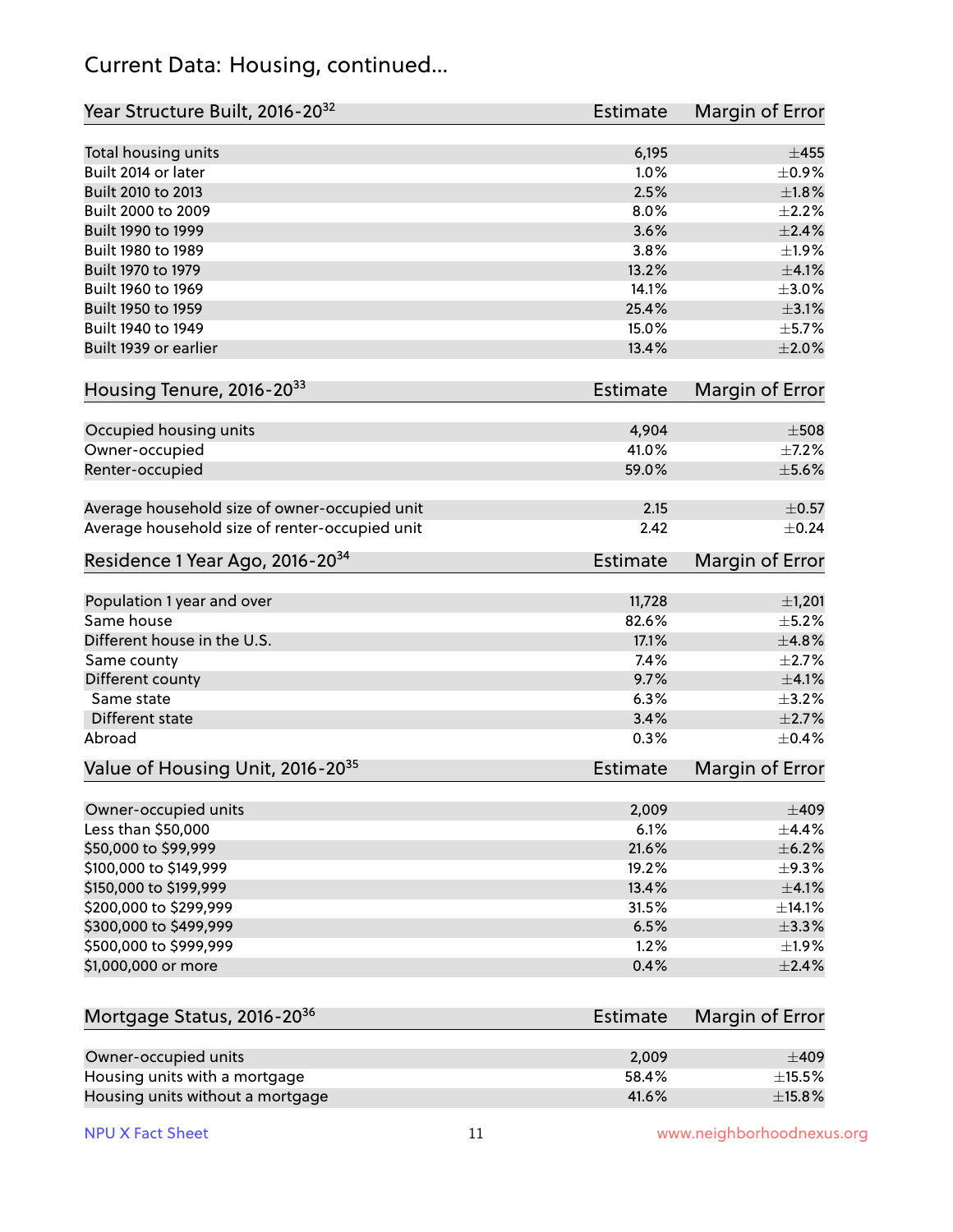## Current Data: Housing, continued...

| Selected Monthly Owner Costs, 2016-20 <sup>37</sup> | Estimate | Margin of Error |
|-----------------------------------------------------|----------|-----------------|
|                                                     |          |                 |
| Housing units with a mortgage                       | 1,174    | ±199            |
| Less than \$300                                     | 0.5%     | $\pm$ 3.2%      |
| \$300 to \$499                                      | 0.5%     | ±3.3%           |
| \$500 to \$999                                      | 28.4%    | ±10.8%          |
| \$1,000 to \$1,499                                  | 50.1%    | ±10.1%          |
| \$1,500 to \$1,999                                  | 13.2%    | $\pm$ 5.9%      |
| \$2,000 to \$2,999                                  | 7.0%     | $\pm$ 5.1%      |
| \$3,000 or more                                     | 0.3%     | $\pm$ 4.0%      |
|                                                     |          |                 |
| Median (dollars)                                    | \$1,136  | $\pm$ 36        |
|                                                     |          |                 |
| Housing units without a mortgage                    | 835      | $\pm 360$       |
| Less than \$150                                     | 3.6%     | $\pm$ 5.9%      |
| \$150 to \$249                                      | 6.8%     | $\pm$ 5.1%      |
| \$250 to \$349                                      | 16.7%    | ±3.8%           |
| \$350 to \$499                                      | 48.2%    | $\pm$ 34.3%     |
| \$500 to \$699                                      | 16.3%    | ±8.4%           |
| \$700 or more                                       | 8.3%     | $\pm$ 9.4%      |
|                                                     |          |                 |
| Median (dollars)                                    | \$438    | $\pm$ 16        |

| Selected Monthly Owner Costs as a Percentage of | Estimate | Margin of Error |
|-------------------------------------------------|----------|-----------------|
| Household Income, 2016-20 <sup>38</sup>         |          |                 |
|                                                 |          |                 |
| Housing units with a mortgage <sup>39</sup>     | 1,174    | $\pm 230$       |
| Less than 20.0 percent                          | 50.8%    | $\pm$ 10.8%     |
| 20.0 to 24.9 percent                            | 18.6%    | $\pm$ 7.5%      |
| 25.0 to 29.9 percent                            | 9.9%     | $\pm$ 4.8%      |
| 30.0 to 34.9 percent                            | 1.6%     | $\pm$ 2.9%      |
| 35.0 percent or more                            | 19.1%    | $\pm$ 7.0%      |
|                                                 |          |                 |
| Housing units without a mortgage <sup>40</sup>  | 835      | $\pm 372$       |
| Less than 10.0 percent                          | 53.4%    | ±28.2%          |
| 10.0 to 14.9 percent                            | 10.8%    | $\pm$ 4.5%      |
| 15.0 to 19.9 percent                            | 4.6%     | $\pm$ 3.7%      |
| 20.0 to 24.9 percent                            | 8.7%     | $\pm$ 8.4%      |
| 25.0 to 29.9 percent                            | 0.0%     | ±3.4%           |
| 30.0 to 34.9 percent                            | 15.0%    | $\pm$ 19.4%     |
| 35.0 percent or more                            | 7.5%     | $\pm$ 6.1%      |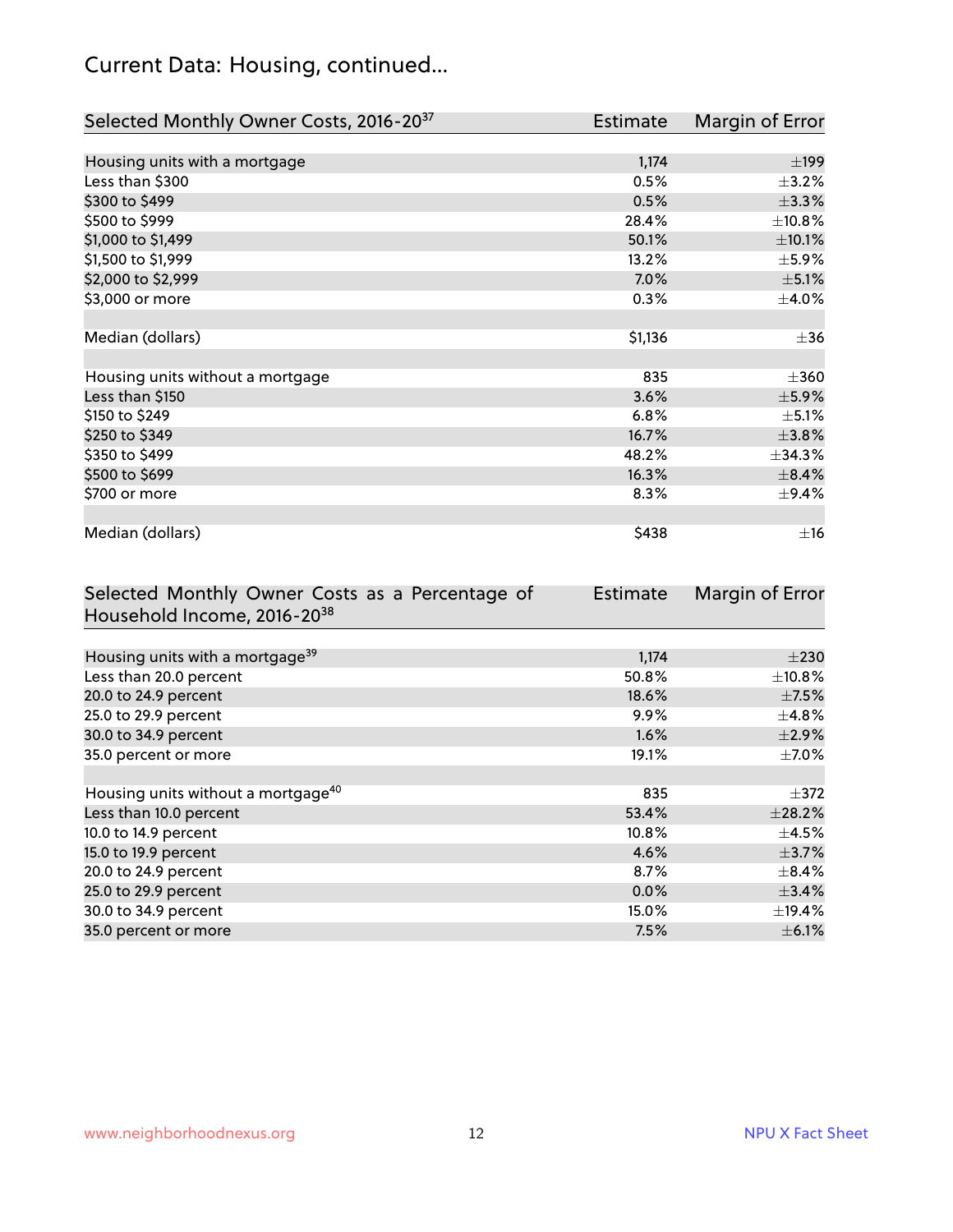#### Current Data: Housing, continued...

| Gross Rent, 2016-20 <sup>41</sup>                                   | Estimate | Margin of Error |
|---------------------------------------------------------------------|----------|-----------------|
|                                                                     |          |                 |
| Occupied units paying rent                                          | 2,844    | $\pm 406$       |
| Less than \$200                                                     | 6.2%     | $\pm$ 5.5%      |
| \$200 to \$499                                                      | 13.9%    | $\pm$ 5.0%      |
| \$500 to \$749                                                      | 19.7%    | $\pm$ 7.0%      |
| \$750 to \$999                                                      | 17.3%    | $\pm$ 6.1%      |
| \$1,000 to \$1,499                                                  | 35.7%    | $\pm$ 6.3%      |
| \$1,500 to \$1,999                                                  | 7.3%     | $\pm 3.6\%$     |
| \$2,000 or more                                                     | 0.0%     | $\pm 2.0\%$     |
| Median (dollars)                                                    | \$905    | $\pm$ 55        |
|                                                                     |          |                 |
| No rent paid                                                        | 51       | ±51             |
| Gross Rent as a Percentage of Household Income,<br>$2016 - 20^{42}$ | Estimate | Margin of Error |
| Occupied units paying rent <sup>43</sup>                            | 2,669    | $\pm 422$       |
| Less than 15.0 percent                                              | 7.6%     | $\pm 4.0\%$     |
| 15.0 to 19.9 percent                                                | 9.5%     | $\pm 4.1\%$     |
| 20.0 to 24.9 percent                                                | 10.5%    | $\pm$ 6.1%      |
| 25.0 to 29.9 percent                                                | 8.4%     | $\pm$ 6.0%      |
| 30.0 to 34.9 percent                                                | 7.6%     | ±3.8%           |
| 35.0 percent or more                                                | 56.2%    | $\pm$ 6.4%      |
|                                                                     |          |                 |

## Current Data: Transportation

| Commuting to Work, 2016-20 <sup>44</sup>  | <b>Estimate</b> | Margin of Error |
|-------------------------------------------|-----------------|-----------------|
|                                           |                 |                 |
| Workers 16 years and over                 | 4,791           | $\pm$ 677       |
| Car, truck, or van - drove alone          | 56.1%           | $\pm$ 6.1%      |
| Car, truck, or van - carpooled            | 3.5%            | $\pm1.6\%$      |
| Public transportation (excluding taxicab) | 23.7%           | $\pm$ 4.9%      |
| Walked                                    | $1.9\%$         | $\pm$ 1.4%      |
| Other means                               | 3.6%            | $\pm$ 4.5%      |
| Worked at home                            | 11.3%           | $\pm$ 6.5%      |
|                                           |                 |                 |
| Mean travel time to work (minutes)        | 39.0            | $\pm$ 3.4       |

| Access to a Vehicle, 2016-20 <sup>45</sup> | Estimate | Margin of Error |
|--------------------------------------------|----------|-----------------|
|                                            |          |                 |
| Occupied housing units                     | 4,904    | $\pm$ 508       |
| No vehicles available                      | 26.6%    | $+3.4%$         |
| 1 vehicle available                        | 37.3%    | $\pm$ 5.6%      |
| 2 vehicles available                       | 22.5%    | $+4.5%$         |
| 3 or more vehicles available               | 13.5%    | $\pm$ 6.9%      |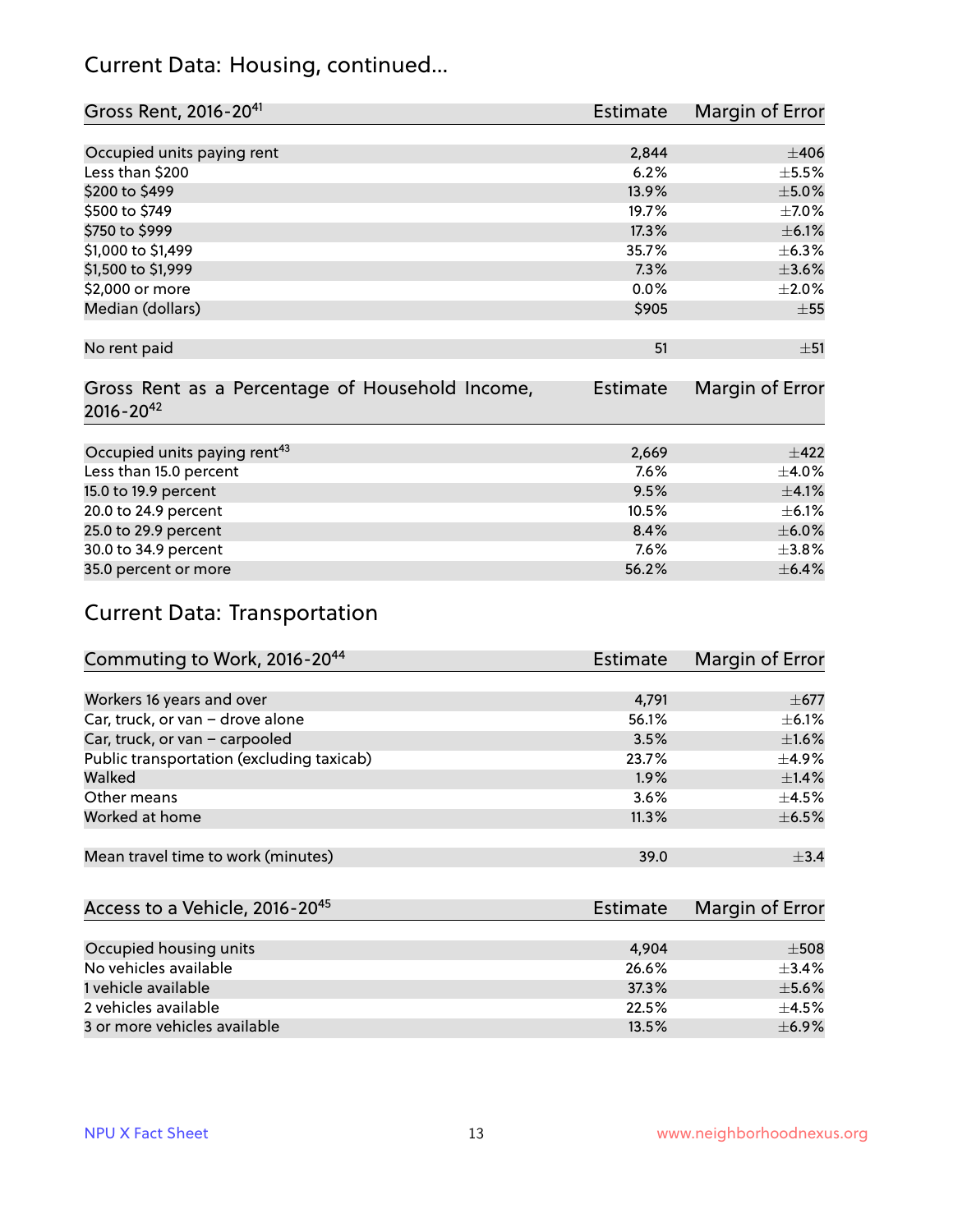#### Current Data: Health

| Health Insurance coverage, 2016-2046                    | <b>Estimate</b> | <b>Margin of Error</b> |
|---------------------------------------------------------|-----------------|------------------------|
|                                                         |                 |                        |
| Civilian Noninstitutionalized Population                | 11,554          | $\pm$ 1,222            |
| With health insurance coverage                          | 81.1%           | $\pm$ 12.0%            |
| With private health insurance coverage                  | 39.2%           | $\pm$ 3.1%             |
| With public health coverage                             | 47.3%           | $\pm$ 4.6%             |
| No health insurance coverage                            | 18.9%           | $\pm 4.1\%$            |
|                                                         |                 |                        |
| Civilian Noninstitutionalized Population Under 19 years | 2,749           | $\pm$ 2,749            |
| No health insurance coverage                            | 7.9%            | $\pm$ 4.1%             |
|                                                         |                 |                        |
| Civilian Noninstitutionalized Population 19 to 64 years | 7,086           | $\pm$ 822              |
| In labor force:                                         | 5,061           | $\pm 693$              |
| Employed:                                               | 4,649           | $\pm 681$              |
| With health insurance coverage                          | 78.0%           | $\pm$ 3.2%             |
| With private health insurance coverage                  | 67.4%           | $\pm$ 5.2%             |
| With public coverage                                    | 12.5%           | $\pm$ 3.7%             |
| No health insurance coverage                            | 22.0%           | $\pm$ 7.0%             |
|                                                         |                 |                        |
| Unemployed:                                             | 412             | $\pm 681$              |
| With health insurance coverage                          | 58.4%           | ±18.9%                 |
| With private health insurance coverage                  | 20.0%           | ±15.9%                 |
| With public coverage                                    | 38.3%           | ±19.5%                 |
| No health insurance coverage                            | 41.6%           | ±15.8%                 |
|                                                         |                 |                        |
| Not in labor force:                                     | 2,025           | $\pm 469$              |
| With health insurance coverage                          | 63.8%           | $\pm$ 9.2%             |
| With private health insurance coverage                  | 25.3%           | $\pm$ 7.2%             |
| With public coverage                                    | 44.6%           | $\pm$ 7.1%             |
| No health insurance coverage                            | 36.2%           | ±14.0%                 |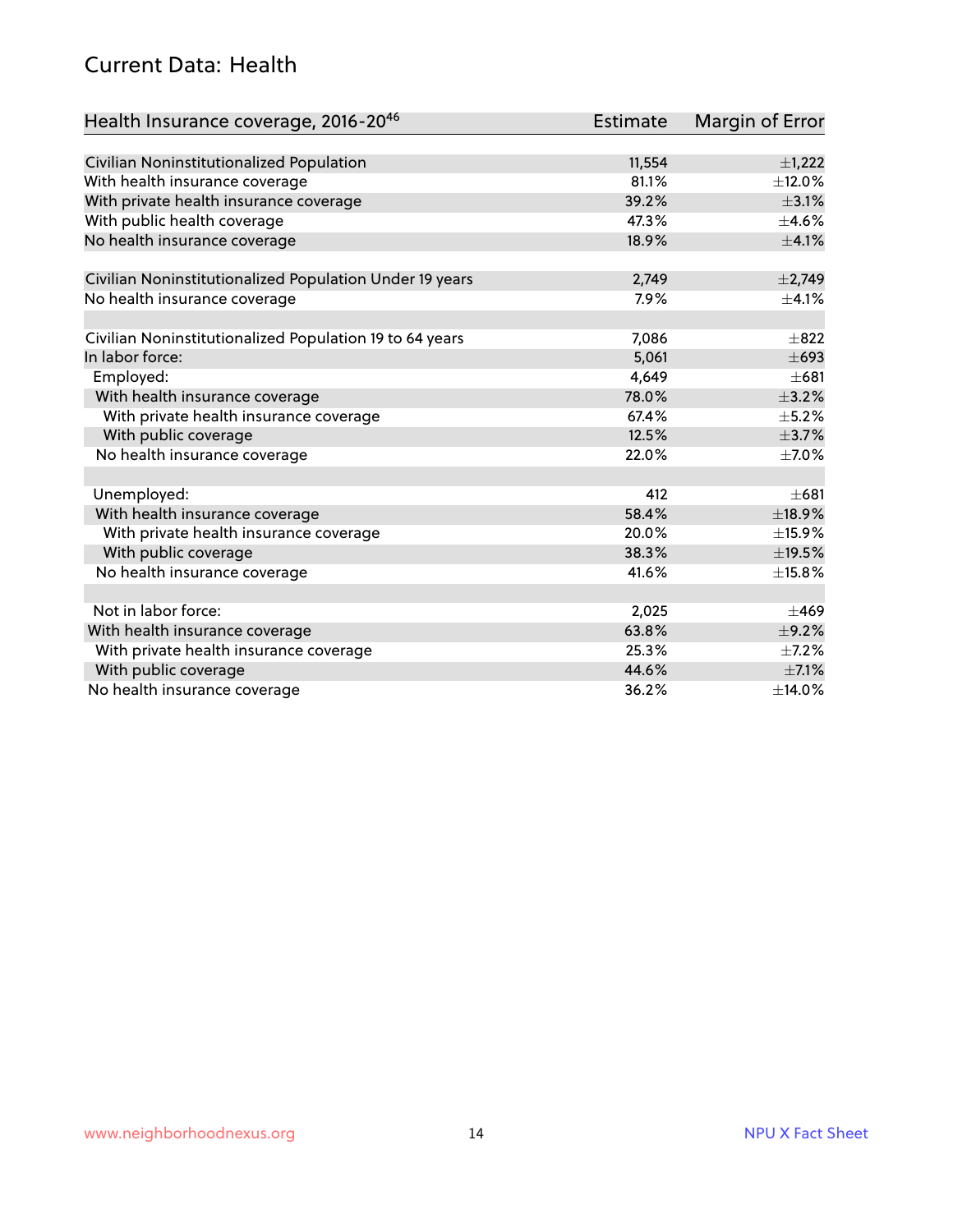#### Notes:

- 1. Source: U.S. Census Bureau, Decennial Census 2000, SF1 tables P8, P12; American Community Survey, tables B01001, B03002
- 2. This category includes Pacific Islanders, Native Americans and Alaska Natives, people who identify as some other race, and those who identify as bi/multi racial.
- 3. Source: U.S. Census Bureau, Decennial Census 2000, SF1 tables P15, P16, P18, P19; American Community Survey, tables B11001, B11005, B11003
- 4. Source: U.S. Census Bureau, Decennial Census 2000, SF3 table P37; American Community Survey, table B15002
- 5. Source: U.S. Census Bureau, Longitudinal Employer-Household Dynamics Residential Area Characteristics, Table JT01 (Primary Jobs); Workplace Area Characteristics, Table JT00 (All Jobs)
- 6. Source: U.S. Census Bureau, Decennial Census 2000, SF3 tables P52, P87; American Community Survey, tables B19001, B17001
- 7. Source: U.S. Census Bureau, Decennial Census 2000, SF1 tables H3, H4; American Community Survey, tables B25002, B25009
- 8. Source: U.S. Census Bureau, Decennial Census 2000, SF3 table H44; American Community Survey, tables B25044
- 9. Source: Atlanta Police Department, COBRA; U.S. Census Bureau, American Community Survey, table B01001
- 10. Source: U.S. Census Bureau, American Community Survey, table B01001
- 11. Source: U.S. Census Bureau, American Community Survey, table B03002
- 12. Source: U.S. Census Bureau, American Community Survey, table B05002
- 13. Source: U.S. Census Bureau, American Community Survey, table B05003
- 14. Source: U.S. Census Bureau, American Community Survey, tables B19001, B19025, B19051, B19061, B19055, B19065, B19059, B19069, B19056, B19066, B19057, B19067, B22001, B19101, B19127
- 15. Source: U.S. Census Bureau, American Community Survey, tables B19201, B19214, B20017, B19313
- 16. Source: U.S. Census Bureau, American Community Survey, table B17010
- 17. Source: U.S. Census Bureau, American Community Survey, tables B17001, B17006, B17021, B17007. Table totals may be lower than the total population, as they are based on the population for whom poverty status is determined.
- 18. Source: U.S. Census Bureau, American Community Survey, B17001H, B17001B, B17001D, B17001I. Table totals may be lower than the total population, as they are based on the population for whom poverty status is determined.
- 19. Source: U.S. Census Bureau, American Community Survey, tables B23001, B23008
- 20. Source: U.S. Census Bureau, American Community Survey, table C24030
- 21. Source: U.S. Census Bureau, American Community Survey, table C24010
- 22. Source: U.S. Census Bureau, American Community Survey, table B24080
- 23. Source: U.S. Census Bureau, Longitudinal Employer-Household Dynamics Origin-Destination Data, Tables JT00 Main and JT00 Aux
- 24. Source: U.S. Census Bureau, Longitudinal Employer-Household Dynamics Origin-Destination Data, Tables JT00 Main and JT00 Aux
- 25. Source: U.S. Census Bureau, Longitudinal Employer-Household Dynamics Origin-Destination Data, Tables JT00 Main and JT00 Aux
- 26. Source: U.S. Census Bureau, Longitudinal Employer-Household Dynamics Origin-Destination Data, Tables JT00 Main and JT00 Aux
- 27. Source: U.S. Census Bureau, American Community Survey, table B14001
- 28. Source: U.S. Census Bureau, American Community Survey, table B15002
- 29. Source: U.S. Census Bureau, American Community Survey, tables B11001, B11003, B11007, B11005, B09019
- 30. Source: U.S. Census Bureau, American Community Survey, tables B25002, B25003, B25004
- 31. Source: U.S. Census Bureau, American Community Survey, table B25024
- 32. Source: U.S. Census Bureau, American Community Survey, table B25034
- 33. Source: U.S. Census Bureau, American Community Survey, tables B25009, B25008, B25003
- 34. Source: U.S. Census Bureau, American Community Survey, table B07003
- 35. Source: U.S. Census Bureau, American Community Survey, table B25075. This value is self-reported and may differ from home values as determined by the County Tax Assessor.
- 36. Source: U.S. Census Bureau, American Community Survey, table B25081
- 37. Source: U.S. Census Bureau, American Community Survey, table B25087
- 38. Source: U.S. Census Bureau, American Community Survey, table B25091
- 39. Excludes units where Selected Monthly Owner Costs as a Percentage of Income cannot be computed.
- 40. Excludes units where Selected Monthly Owner Costs as a Percentage of Income cannot be computed.
- 41. Source: U.S. Census Bureau, American Community Survey, table B25063
- 42. Source: U.S. Census Bureau, American Community Survey, table B25070
- 43. Excludes units where Gross Rent as a Percentage of Income cannot be computed.
- 44. Source: U.S. Census Bureau, American Community Survey, tables B08101, B08013
- 45. Source: U.S. Census Bureau, American Community Survey, table B25044
- 46. Source: U.S. Census Bureau, American Community Survey, tables B18135, B27011

The dagger (†) symbol denotes values that cannot be computed.